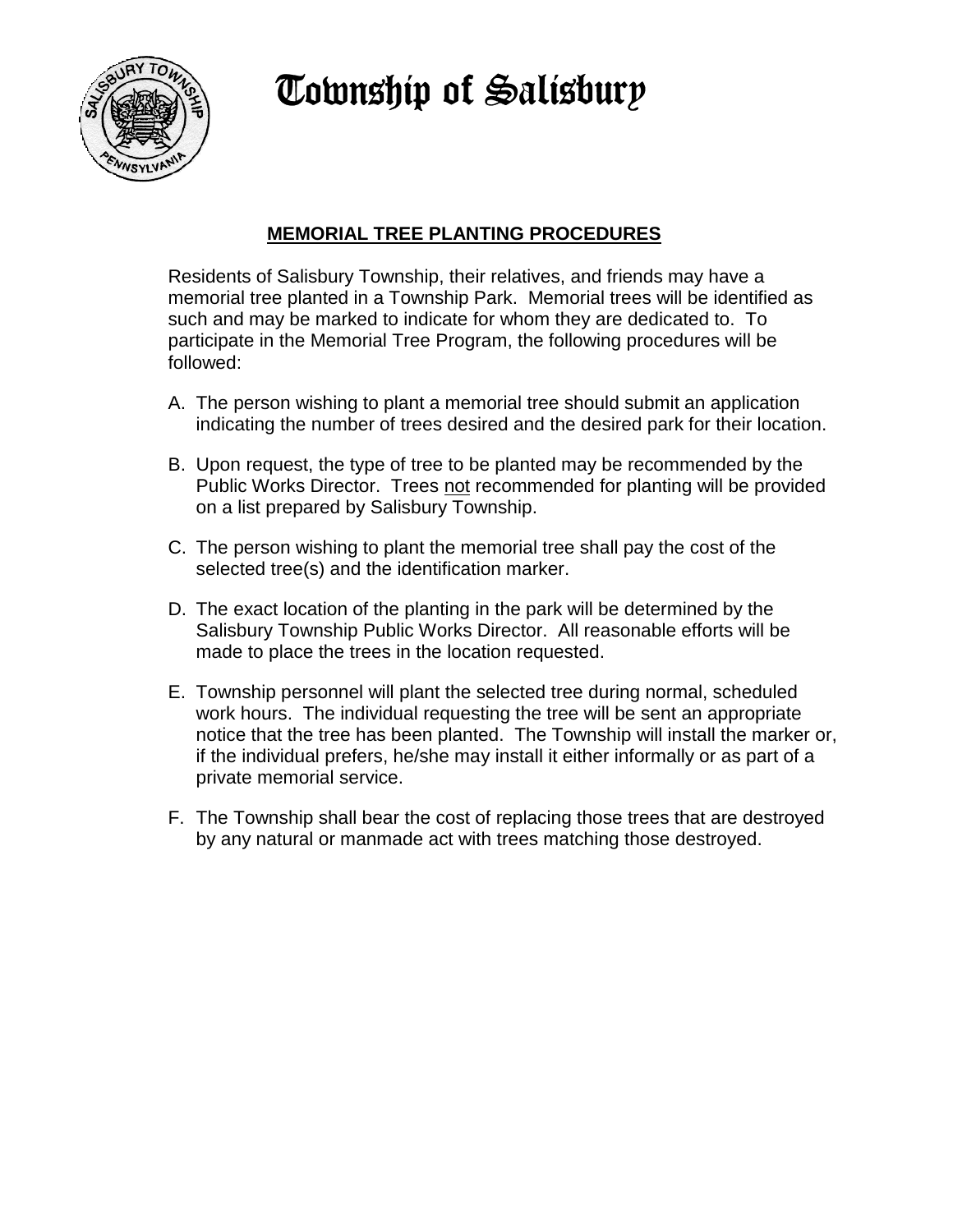

## **SALISBURY TOWNSHIP**

2900 South Pike Avenue, Allentown, PA 18103 (610) 797-4000

# **MEMORIAL TREE PROGRAM APPLICATION**

| <b>Applicant Information</b>                                                                                                                                                                                                                                                                                                                         |                                                                                                                                                                                                                                |
|------------------------------------------------------------------------------------------------------------------------------------------------------------------------------------------------------------------------------------------------------------------------------------------------------------------------------------------------------|--------------------------------------------------------------------------------------------------------------------------------------------------------------------------------------------------------------------------------|
| PRINT INDIVIDUAL/                                                                                                                                                                                                                                                                                                                                    | ORGANIZATION NAME                                                                                                                                                                                                              |
|                                                                                                                                                                                                                                                                                                                                                      |                                                                                                                                                                                                                                |
|                                                                                                                                                                                                                                                                                                                                                      |                                                                                                                                                                                                                                |
| Applicant Signature                                                                                                                                                                                                                                                                                                                                  |                                                                                                                                                                                                                                |
| <b>Tree Information</b><br>Applicants to purchase tree from a nursery of their choice. Please see the attached list of trees not recommended for planting in Salisbury<br>Township's Parks. For assistance in selecting an appropriate tree and location, contact the Public Works Director.<br>Please check one. TREE ( ) SHRUB ( ) QUANTITY COST\$ |                                                                                                                                                                                                                                |
|                                                                                                                                                                                                                                                                                                                                                      |                                                                                                                                                                                                                                |
|                                                                                                                                                                                                                                                                                                                                                      |                                                                                                                                                                                                                                |
|                                                                                                                                                                                                                                                                                                                                                      | NURSERY NURSERY And the state of the state of the state of the state of the state of the state of the state of the state of the state of the state of the state of the state of the state of the state of the state of the sta |
|                                                                                                                                                                                                                                                                                                                                                      |                                                                                                                                                                                                                                |
| *Please provide contact information of nursery so that arrangements can be made for tree planting.                                                                                                                                                                                                                                                   |                                                                                                                                                                                                                                |
| <b>Plaque Information</b>                                                                                                                                                                                                                                                                                                                            | PLAQUE STANDARD SIZE: 5" X 7" (BRASS OR BRONZE)<br>ESTIMATED COST: \$240 (SUBJECT TO VENDOR CURRENT PRICING)                                                                                                                   |
| PLAQUE REQUESTED □ YES □ NO                                                                                                                                                                                                                                                                                                                          |                                                                                                                                                                                                                                |
| In Memory of () In Honor of () Dedicated To (): _________________________________                                                                                                                                                                                                                                                                    |                                                                                                                                                                                                                                |
| PLAQUE INSCRIPTION (please print)<br>The matter of the state of the state of the state of the state of the state of the state of the state of the state of the state of the state of the state of the state of the state of the                                                                                                                      |                                                                                                                                                                                                                                |
|                                                                                                                                                                                                                                                                                                                                                      |                                                                                                                                                                                                                                |
|                                                                                                                                                                                                                                                                                                                                                      |                                                                                                                                                                                                                                |
| For assistance with plaque order, please contact the Recreation Director.                                                                                                                                                                                                                                                                            |                                                                                                                                                                                                                                |
| FOR TOWNSHIP USE ONLY                                                                                                                                                                                                                                                                                                                                |                                                                                                                                                                                                                                |
|                                                                                                                                                                                                                                                                                                                                                      |                                                                                                                                                                                                                                |
|                                                                                                                                                                                                                                                                                                                                                      |                                                                                                                                                                                                                                |